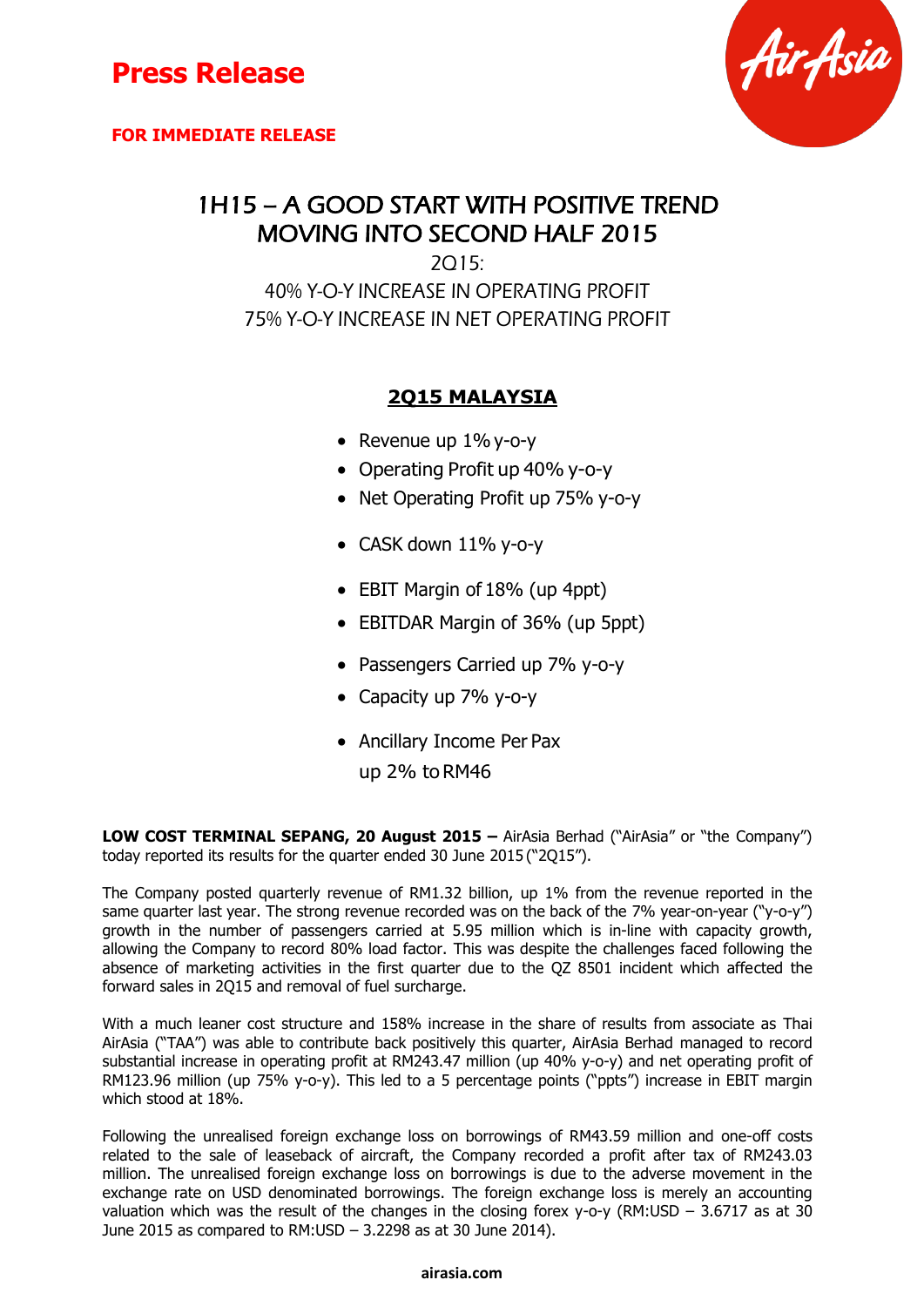

#### **FOR IMMEDIATE RELEASE**

During the quarter under review, AirAsia Berhad posted Revenue per Available Seat Kilometre ("RASK") of 14.56 sen (down 5% y-o-y). This was expected following the slight impact on the absence of marketing on 2Q15 forward sales and the removal of fuel surcharge starting from 26 January 2015 as the Company decided to pass on the benefit of lower fuel price to the consumers. This led to a slight drop in average fare at RM141 but ancillary income per pax however saw an increase of 2% y-o-y to RM46. If excluding fuel surcharge, RASK for 2Q15 would have been up 6% y-o-y.

AirAsia Berhad CEO, Aireen Omar said, "The decrease in RASK was anticipated following the impact of non-marketing activities in the first quarter on the forward sales in 2Q15 as well as the removal of fuel surcharge which resulted in lower average fare. However ancillary revenue as a whole has increased by 9% y-o-y with the highest contributor coming from baggage (up 2% y-o-y), followed by cargo (up 3% y-o-y) and insurance (up 45% y-o-y). Highest growth is seen in online advertising (up 733% y-o-y) and aircraft advertising (up 149% y-o-y). These led to the 2% increase in ancillary income per pax to RM46 this quarter."

The Company's cost, measured in terms of Cost per Available Seat Kilometre ("CASK") was reported at 11.88 sen, down 11% y-o-y due to lower aircraft fuel expenses (down 13% y-o-y) on the back of 25% lower average fuel price at US\$85 per barrel.

Aireen added, "The reduction in our operating expenses along with the increased contribution from associates were able to widen our RASK-CASK spread by a good 31% y-o-y allowing us to book good profitability this quarter – 40% increase in operating profit and 75% increase in net operating profit. This is why we continue to emphasise the importance of low cost in the Company, without ever compromising on safety."

On balance sheet, Aireen highlighted, "The strategies we have set out previously to increase our cash and to reduce borrowings proved to be working. At the end of 2Q15, the Company's total debt has reduced by 6% from the previous quarter and cash on the other hand has increased by 15% to RM1.84 billion following the sale and leaseback exercises on the ten aircraft in 2Q15 on top of growing cash from operations itself. This resulted in 0.26 points or 11% drop in the Company's net gearing ratio to 2.21 times at the end of 2Q15."

Thai AirAsia ("TAA") posted revenue of THB6.90 billion in 2Q15, a substantial increase of 26% from the same period last year. Operating profit increased by 220% y-o-y to THB514.42 million from the operating loss recorded last year. This led the associate to post a 218% increase in profit after tax to THB374.19 million. AirAsia Group CEO, Tony Fernandes commenting on TAA's performance, "TAA continued to post good numbers with triple digit growth in operating profit and profit after tax and contribute back positively to AirAsia Berhad. During the quarter they recorded 26% y-o-y increase in passenger numbers with 2ppt increase in load factor at 80%. Together with a slight increase in average fare, TAA managed to record a 5% increase in RASK at THB1.56. CASK reduced further by 10% y-o-y to THB1.45, due to 9% drop in fuel expenses."

Indonesia AirAsia ("IAA") recorded a revenue of IDR1,266.83 billion in 2Q15, down 16% y-o-y which is in-line with the 12% decrease in capacity and 18% decrease in the number of passengers carried. This was despite the average fare stayed flat y-o-y at IDR611,094 and ancillary income per pax increased by 16% to IDR168,858. Although overall cost reduced by 7%, in 2Q15, IAA recorded an operating loss of IDR395.21 million. Tony highlighted, "In 2Q15, the impact of the absence of marketing due to QZ 8501 in 1Q15 was still evident on the forward sales in 2Q15 which was expected. The introduction of floor price ruling on domestic flight was also a challenge hence that is why IAA will move its focus to international market where we are number one in terms of market share." IAA's RASK declined 18% yo-y to IDR423.67 and its CASK was reported at IDR555.85, down 8% y-o-y driven by 24% lower aircraft fuel expenses, 7% decrease in user charges and 3% decrease in staff cost.

Philippines' AirAsia ("PAA") posted 6% increase in revenue at PHP2.32 billion in-line with the increase in passenger numbers with just 1% increase in capacity. This led to a 3ppts increase in load factor and a good 16% increase in RASK at PHP2.02 which was also contributed by ancillary which saw a 7% increase in ancillary income per pax at PHP448. CASK reduced substantially by 14% to PHP2.37 on the back of 38% decrease in fuel expenses, 24% decrease in staff cost and 28% decrease in aircraft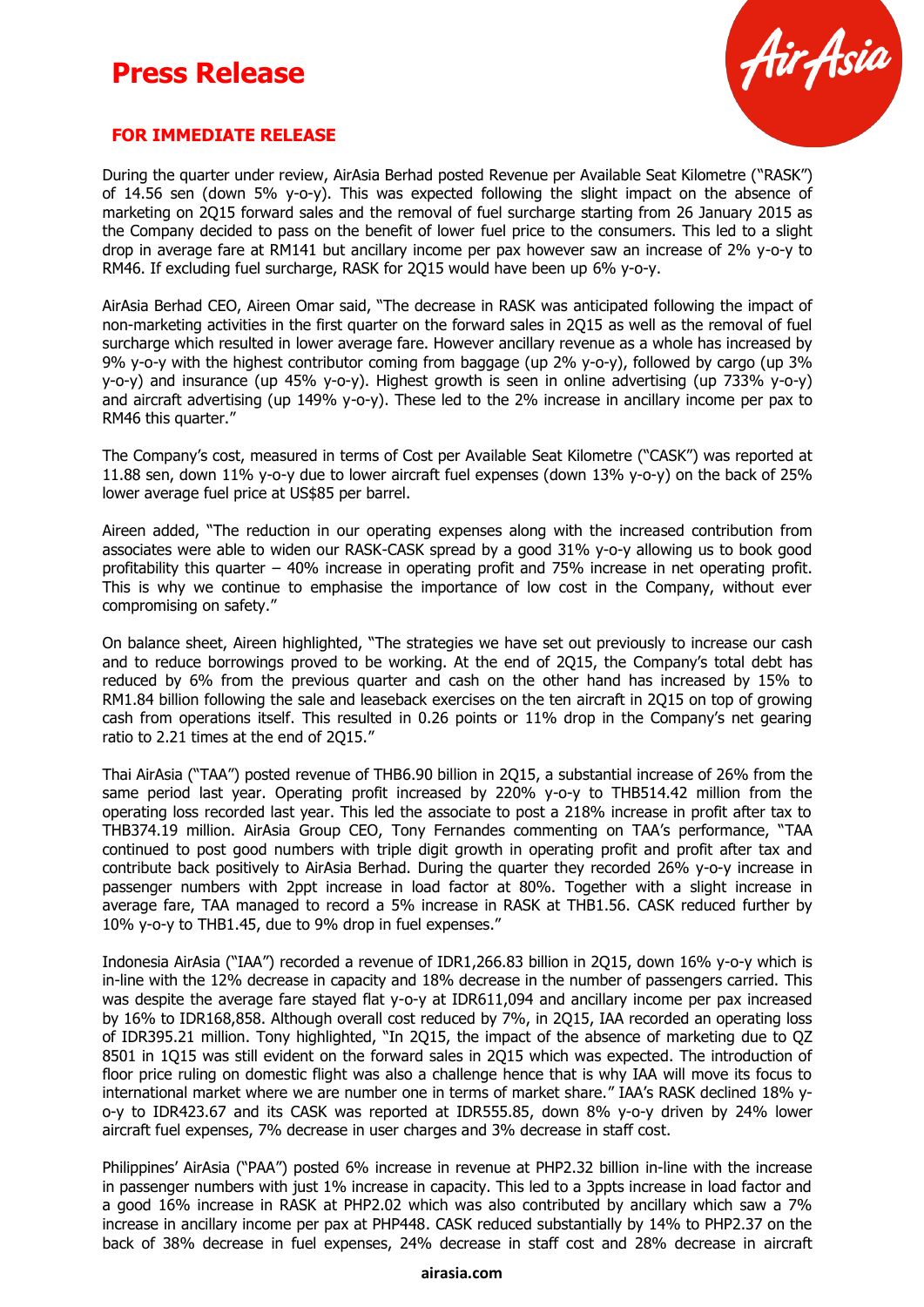

#### **FOR IMMEDIATE RELEASE**

operating lease expenses. Operating loss therefore reduced substantially by 68% to PHP403.65 million. Tony said, "This is another quarter of good turnaround progress for PAA. All the operating numbers are showing good development and the financials are moving on the right track towards profitability by end of the year. I am happy to see that the cost reduction exercise is doing very well and this will continue as we planned for more retirement of inefficient aircraft that was acquired together with the acquisition of Zest Air before."

On the Group's youngest affiliate, AirAsia India ("AAI"), Tony said, "We are small but we are a popular airline in India and we are growing fast. Loads are consistently high and in 2Q15 AAI recorded a load factor of 83% with 0.30 million passengers carried." During the quarter, AAI posted revenue of INR1.15 billion and operating loss of INR413.02 million.

#### **Outlook**

Commenting on the Company's outlook, Tony said, "The Malaysian operations will stand to benefit a lot from a better operating environment in the second half of 2015. Starting middle of August, there have been substantial of capacity reduction and route cancellations by other players on the routes that AirAsia operates in. We are also seeing positive trend in terms of fare which shows that the market is indeed becoming more rational. Demand from Chinese travelers has also recovered starting from May 2015 onwards and with fuel trending favourably for airlines, the stage is set for a good year end for the Company."

Adding on the outlook of cost environment, he said, "As seen in 2Q15, we are beneficiary of the low fuel price. As of now, the Group has hedged 50% of its fuel requirement for 2015 at an average cost of USD88 per barrel on jet kero and remains unhedged for 2016."

Tony added, "As mentioned before, strategies are in place and are being executed to drive our ancillary revenue up further. In 2Q15, we have started to introduce dynamic pricing which means offering different prices on existing ancillary products based on seasonality, routes and special promotions. We also launched our own fast track immigration clearance service for Premium Flex guests at klia2. On top of these, guests are now able to book their baggage, meals, 'Pick A Seat' and insurance through our AirAsia mobile app. There are more things to come in the second half of the year with empty seat options (extra seat), e-gift vouchers for guests to purchase, baggage and annual travel insurance, on-ground travel packages for a complete travel experience and more. This week we also just launched a brand new in-flight menu concept themed 'Santan' as part of AirAsia's move towards being a high value carrier and providing our guests with an enhanced gourmet experience while flying. Duty free is also progressing well with increased pre-book items via in-path booking and on the recently launch of its new website in 2Q15 (www.bigdutyfree.com)."

Updating on capacity management for the Group and the Company's focus on building cash, Tony said, "As promised, in 2Q15 we have seen our cash grew by 15% quarter-on-quarter ("q-o-q") to RM1.84 billion. The Company's total debt also reduced by 6% q-o-q which led to a 0.26 points decrease in net gearing to 2.21 times. This was on the back of the ten sale and leaseback ("SLB") transactions that were executed during the quarter which allowed us to record cash upfront of USD44 million. To date, we have done thirteen SLBs, of which three were executed in the third quarter of the year, allowing the Company to record cash upfront of USD59 million in total so far."

On the associates' operations, Tony highlighted, "We will continue to see strong growth and numbers coming from TAA which will be taking the most number of aircraft among all AirAsia operations in the next couple of years. Increased China traffic in July and August during summer holidays will also boost travel demand. IAA will be removing four aircraft from its current total fleet of 29 aircraft starting August which will allow them to reduce cost significantly, operate at a more optimal capacity and improve aircraft utilisation. They will close a number of non-profitable routes and focus more on international market where we are number one, including to popular southern China destinations. The associate will also increase the number of agents and introduce more payment options to improve ease of purchase for guests. Load is now trending upwards to pre-QZ 8501 levels on sales campaigns and brand recovery efforts. PAA's re-fleeting plan is on track where older aircraft that were acquired during